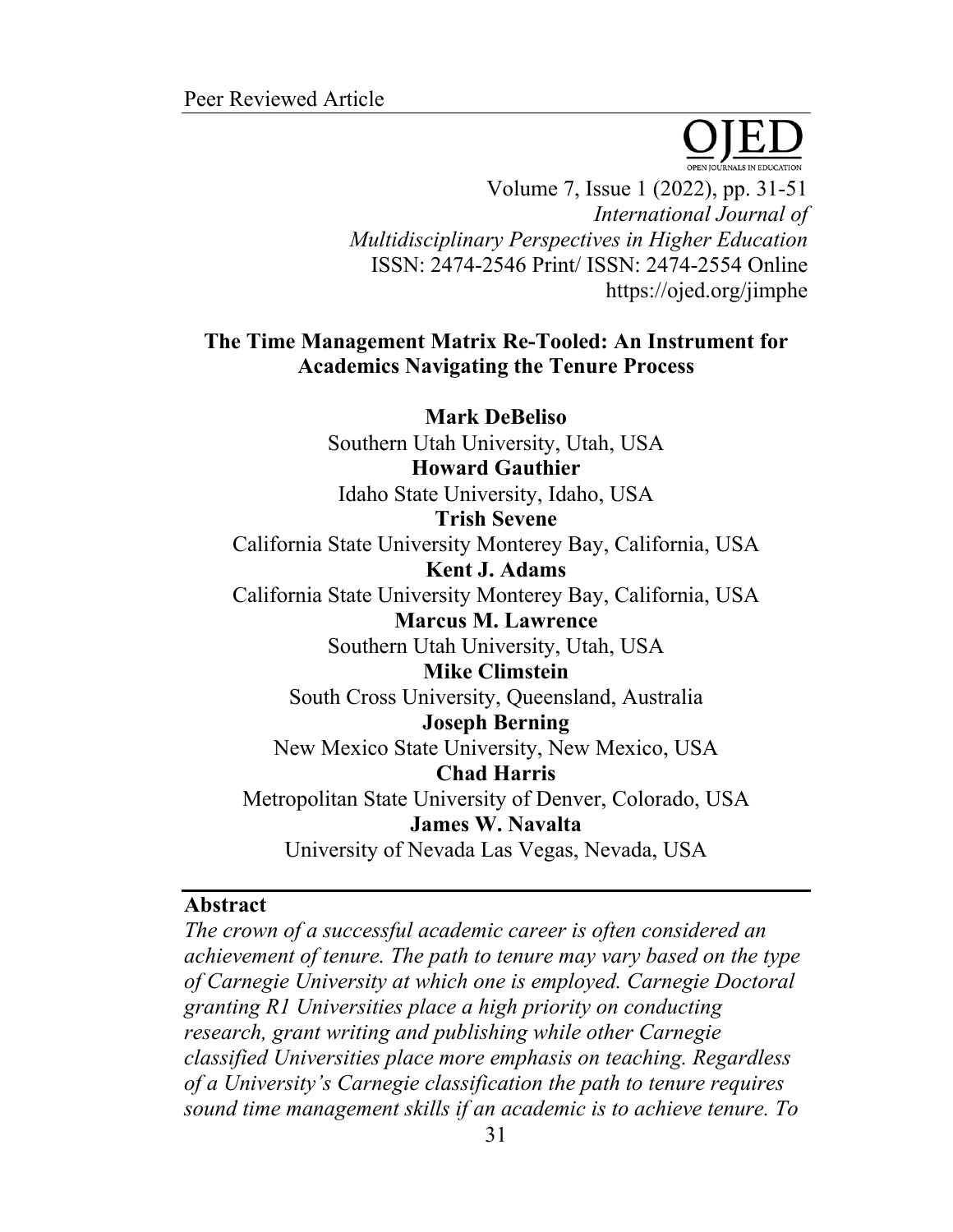*that end, the authors have decided to revisit Covey's Time Management Matrix (CTMM). The authors provide an ethnographic perspective with respect to the Quadrants of the CTMM for the purpose of providing a priority driven time self-management instrument to assist academics navigating towards tenure. Priority driven effective time self-management is key to successfully achieving tenure and we forward our academic interpretation of the CTMM as a potential guide for academics and their administrators. Further, the authors suggest that a priority driven effective time self-management strategy is portable across disciplines and national/cultural borders.*

## **Keywords:** Time efficiency, productivity, prioritization, Covey

For faculty members who have been hired on a tenure-track appointment, receiving tenure is a highly valued goal. Typically, gaining academic tenure is a five to six year process. Frequently, two potential problems arise for junior faculty members seeking tenure. First, on many college campuses the steps to achieving tenure may not have clear metrics and therefore the targets are a bit ambiguous. Second, a faculty member in their new tenure-track position may become overwhelmed with trying to learn and navigate the inner workings of the department, college, university, and academic campus life in general. As time is spent navigating these university-related waters, it also begins to slip away as the tenure clock continues to tick. Therefore, the new faculty member needs to clearly understand the tenure targets and minimum standards and focus almost immediately on meeting tenure achieving activities in teaching, research, and service. For example, the tenure requirements at a research oriented institution such as the University of Las Vegas Nevada (UNLV, n.d.) are rather different from those at a teaching focused institution such as Southern Utah University (SUU, n.d.).

Ultimately, the responsibility of understanding the scholarship targets that need to be met for tenure falls upon the new tenure-track faculty member. It is important that junior faculty members read and thoroughly understand the college and university policies and procedures that pertain to achieving tenure. This will assist them as they begin to create short-term, intermediate, and long-term goals for teaching, research, and service activities. New faculty members should seek out an on-campus mentor, preferably a senior academic with both sound familiarity and success in the tenure process who can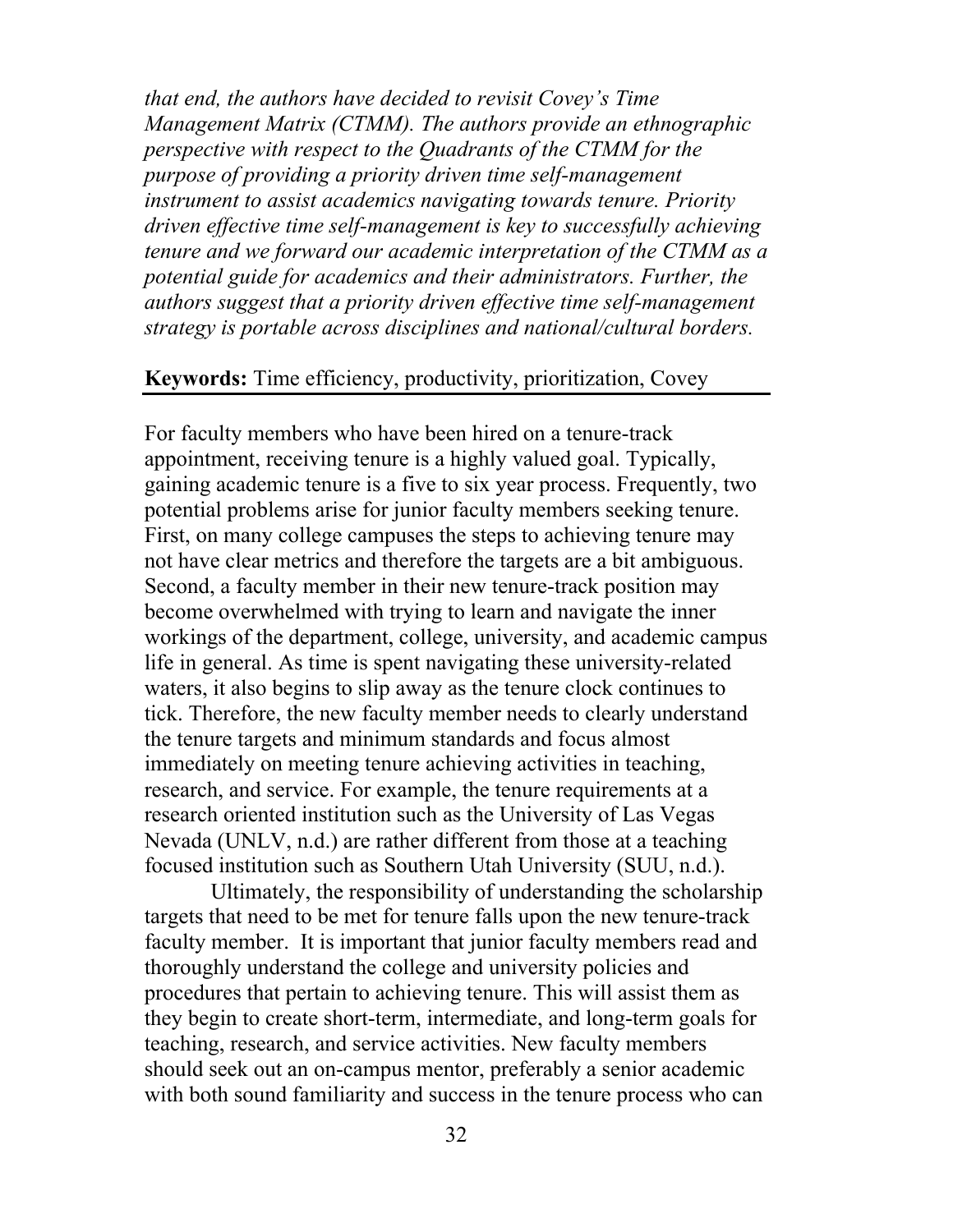help clarify the goals that need to be achieved. It is also important that the new faculty members seek to build positive and supportive relationships with their department chair and other faculty members within their college. It is our collective opinion that these relationships will greatly aid the junior faculty members as they navigate the tenure waters.

The next step is to be critically aware that the tenure clock has begun and that time can easily slip away. Therefore, it is imperative that new faculty members begin to implement a time management plan for achieving the goals and objectives of tenure. This time management plan should include measurable short-term, intermediate, and long-term goals, along with timelines to achieve these goals. In writing and implementing the time management plan, the faculty member needs to understand which activities are deemed urgent, which are important, and which activities are unimportant (Covey, 2013). For each goal, action steps should be established where an overall plan is developed (i.e., macro plan) and then the plan is broken down into several short-term goals or action steps (micro plans within the macro plan). For example, how many publications and external grants does the new faculty member plan on attaining prior to application for tenure? Regarding teaching, what metric scores are they aiming for (e.g., an overall rating of  $> 4$  out of 5) or what requirements must be met (e.g., peer evaluations, self-reflections, and student evaluations). Service is also highly valued with regard to tenure and includes commitments such as department, college and university committee work, and membership and contributions to professional associations. Furthermore, many institutions are now requiring extension and outreach whereby faculty are expected to contribute their expertise to the public sector within their community and state. All of these obligations lead to an exceptional amount of time and rarely do faculty ever work less than 50-60 hour work weeks. In fact, many faculty, as they pursue tenure, often spend well over 60 hours a week balancing all the obligations required by their contractual and annual evaluation agreements (Ziker, 2014).

Assuming a faculty member is engaged in the aforementioned taxing workload, it would be tough to assume that a lack of effort is responsible for a failed tenure applicant. Perlmutter (2008) states: "one of the main reasons people fail to get tenure is that they are fighting the wrong war on the wrong battlefield". As such, we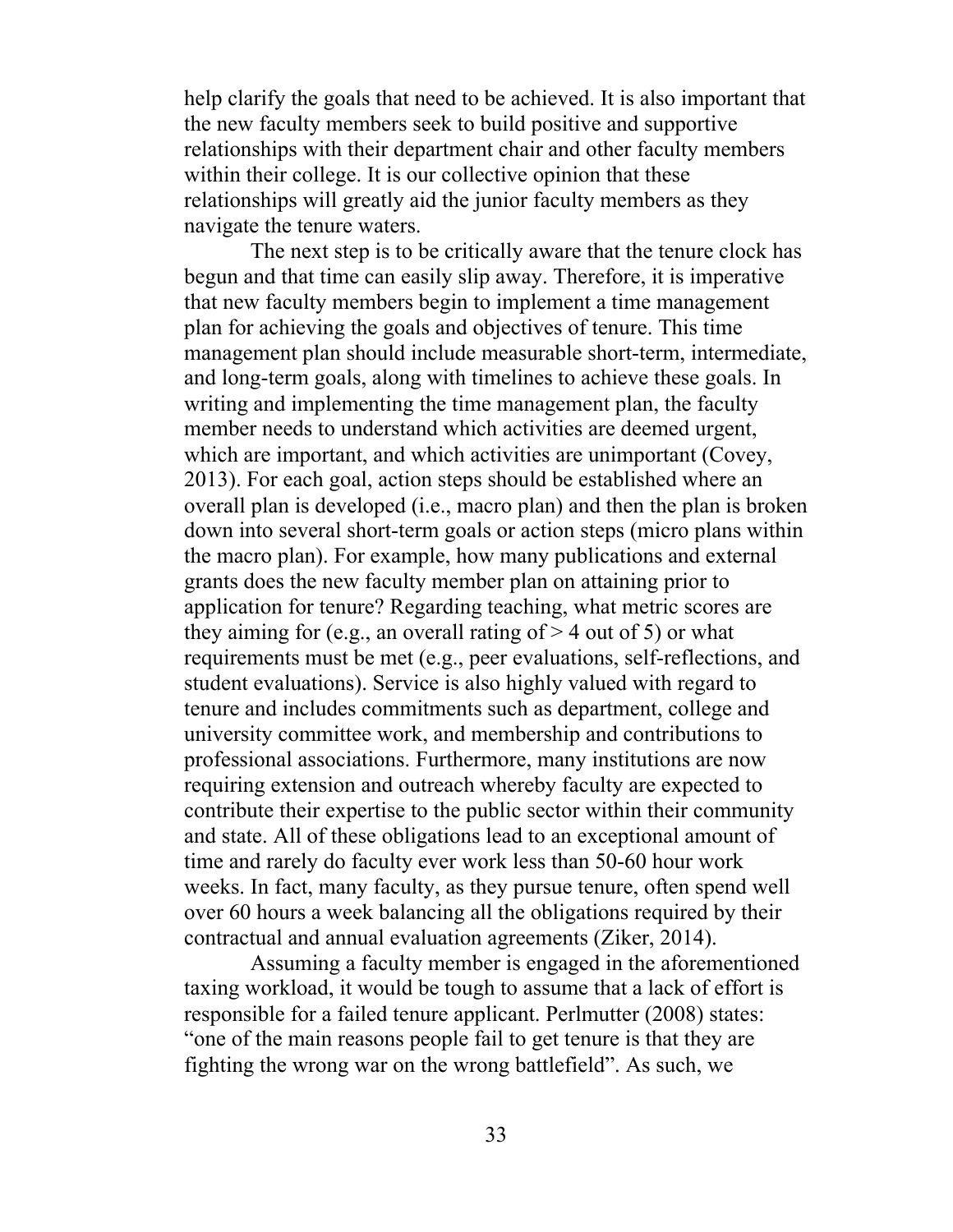collectively view a lack of appropriate prioritization as a root cause of a non-successful tenure applicant.

Given the aforementioned, the authors have decided to reach back in time and re-examine the priority driven time self-management tool presented by Covey (2013). Covey's classic work *Seven Habits of Highly Effective People* presents a balanced, priority driven, selftime management matrix which we refer to as CTMM (see Figure 1). As such, the purpose of the current examination was to retrofit the CTMM as specific to the academic environment to serve as an instrument to assist faculty in successfully navigating the tenure journey.

# **Figure 1**

|                         | <b>Urgent</b>                                                                                                                                                  | <b>Not Urgent</b>                                                                                                    |
|-------------------------|----------------------------------------------------------------------------------------------------------------------------------------------------------------|----------------------------------------------------------------------------------------------------------------------|
| Important               | <i>Activities:</i><br>Crises<br>Pressing problems                                                                                                              | П<br><i>Activities:</i><br>Prevention, PC activities<br>Relationship building                                        |
|                         | Deadline-driven<br>projects                                                                                                                                    | Recognizing new<br>opportunities<br>Planning, recreation                                                             |
| <b>Not</b><br>Important | Ш<br><i>Activities:</i><br>Interruptions, some<br>calls<br>Some mail, some<br>reports<br>Some meetings<br>Proximate, pressing<br>matters<br>Popular activities | IV<br><i>Activities:</i><br>Trivia, busywork<br>Some mail<br>Some phone calls<br>Time wasters<br>Pleasant activities |

*Time Management Matrix with Quadrants I-IV*

*Note.* Covey's Time Management Matrix with Quadrants I-IV (Covey, 2013) with permission of Franklin Covey Co.

# **The CTMM and the Authors**

The CTMM is illustrated in Figure 1. Specific to the CTMM are the Quadrants of relative priority; urgent, not urgent, important, and not important. Each Quadrant in the CTMM has a list of activities that fit within the cross section of relative priorities. The authors have examined each Quadrant from an ethnographic academic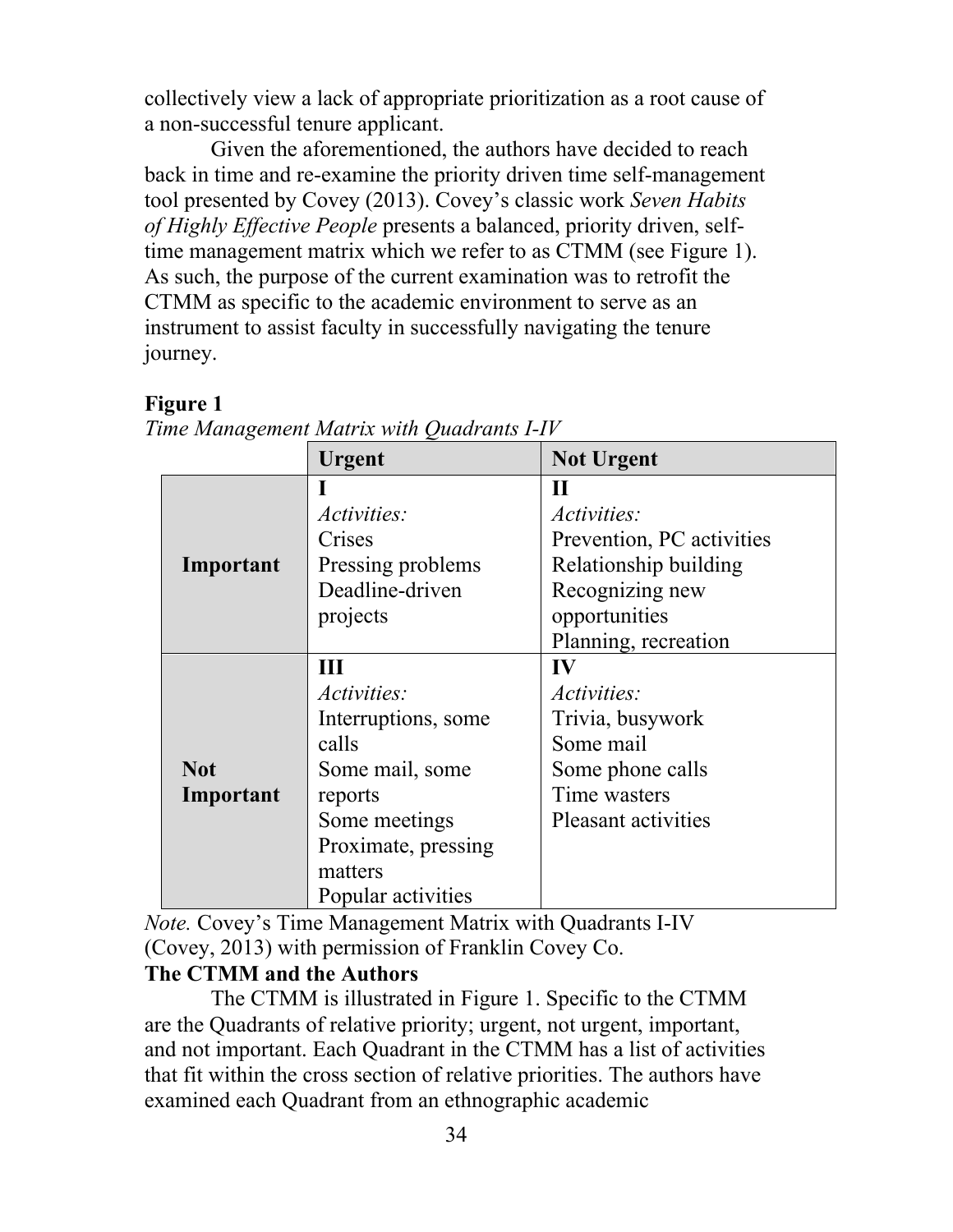interpretation of the various activities listed in the Quadrants. Ethnographies are characterized by observers being completely immersed in a particular environment (Thomas et al., 2015). The authors of the current manuscript have been collectively immersed in the academic environment for over 150 years. They have been tenured and promoted at both teaching and research institutions; served on numerous tenure and promotion evaluation committees at department, college, and university levels; and been involved with tenure and promotion policy development at a variety of institutions. The results of the aforementioned interpretations are provided in the applications sections. Examples are not meant to be exhaustive but rather to demonstrate the usefulness of the CTMM in academic environments. With that said, the authors forward that the CTMM retrofitted for the academic environment would be portable and serve useful for academics pursuing tenure/promotion transcending disciplines and national/cultural borders (see International Application).

#### **Applications to Junior Faculty**

The CTMM presents four Quadrants that might appear to contain activities that are unique to each Quadrant. However, the transition from one Quadrant to another is not necessarily discreet in nature. Specifically, some activities may appear in more than one Quadrant but differ in the context of a given scenario. Likewise, for the purpose of this manuscript, we have stretched the boundaries of Quadrant II in order to provide a more comprehensive scope of important activities that a tenure track faculty member may need to engage.

#### *Quadrant I: Important and Urgent*

Important priority activities take place to address high priority goals (Covey, 2013). Urgent priority activities attempt to resolve an issue that requires immediate attention (Covey, 2013). Issues that require immediate attention are often thrust upon a faculty member and hence require an urgent response. Such issues are unavoidable and to a certain degree are part of the typical work day/week. Conversely, some issues that require immediate attention are the result of poor proactive planning by the faculty member or some layer of bureaucracy on campus. The cross section of the priorities of important and urgent make up the activities that occupy Quadrant I.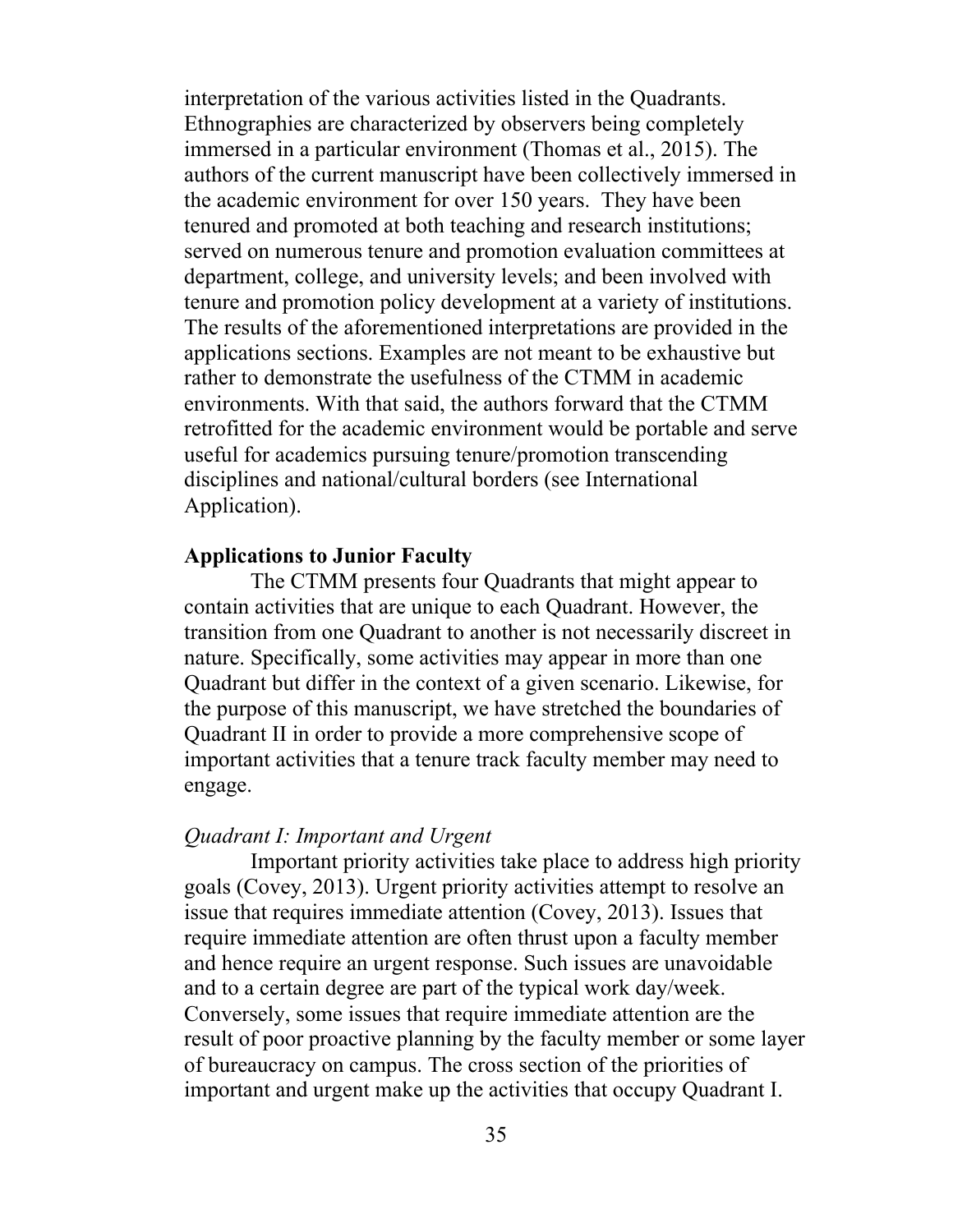As a general paradigm we propose that Quadrant I activities will arise to address issues originating from 3 sources: external, internal, and typical academic deadlines.

> • As of the writing of this manuscript the COVID-19 pandemic has been impacting every aspect of life including higher education. As such, faculty may have had to alter their methods of communication, physical student interaction, modality of course delivery, and scheduling. Further, with the mental health issues rising on campuses, one must be prepared to respond with appropriate support and referral to mental health professionals when a crisis occurs (Sevene, Adams, Climstein, et al., 2020).

This scenario is what we would refer to as a "crisis" that is both urgent and important; driven by a source external to the university environment.

- Donors or potential donors (or other constituents) that you have met in the community may drop in randomly since they were on campus for another engagement. These types of interruptions have to be met with tact and cordiality as they could set the stage for meaningful relationship building and fundraising (more on this point in upcoming section Quadrant II).
- Other sources of "crisis" that are both urgent and important but are driven internal to the University may be the result of an administrative mishap. For example, an administrator knows that a college level seven-year review is due to an accrediting body and does not temporally plan to have the report completed with a cushion for internal peer review. The faculty under the particular administrator will likely now be thrown into "crisis" mode. Or conversely, consider a high ranking campus administrator unnecessarily creating compressed timelines to complete campus wide efforts, the outcome, a "crisis" that the faculty will have to respond to.
- Typical academic ongoing deadlines that are both important and urgent include:
	- $\sqrt{\ }$  Tenure and annual evaluation deadlines
	- $\vee$  Curricular change(s) deadlines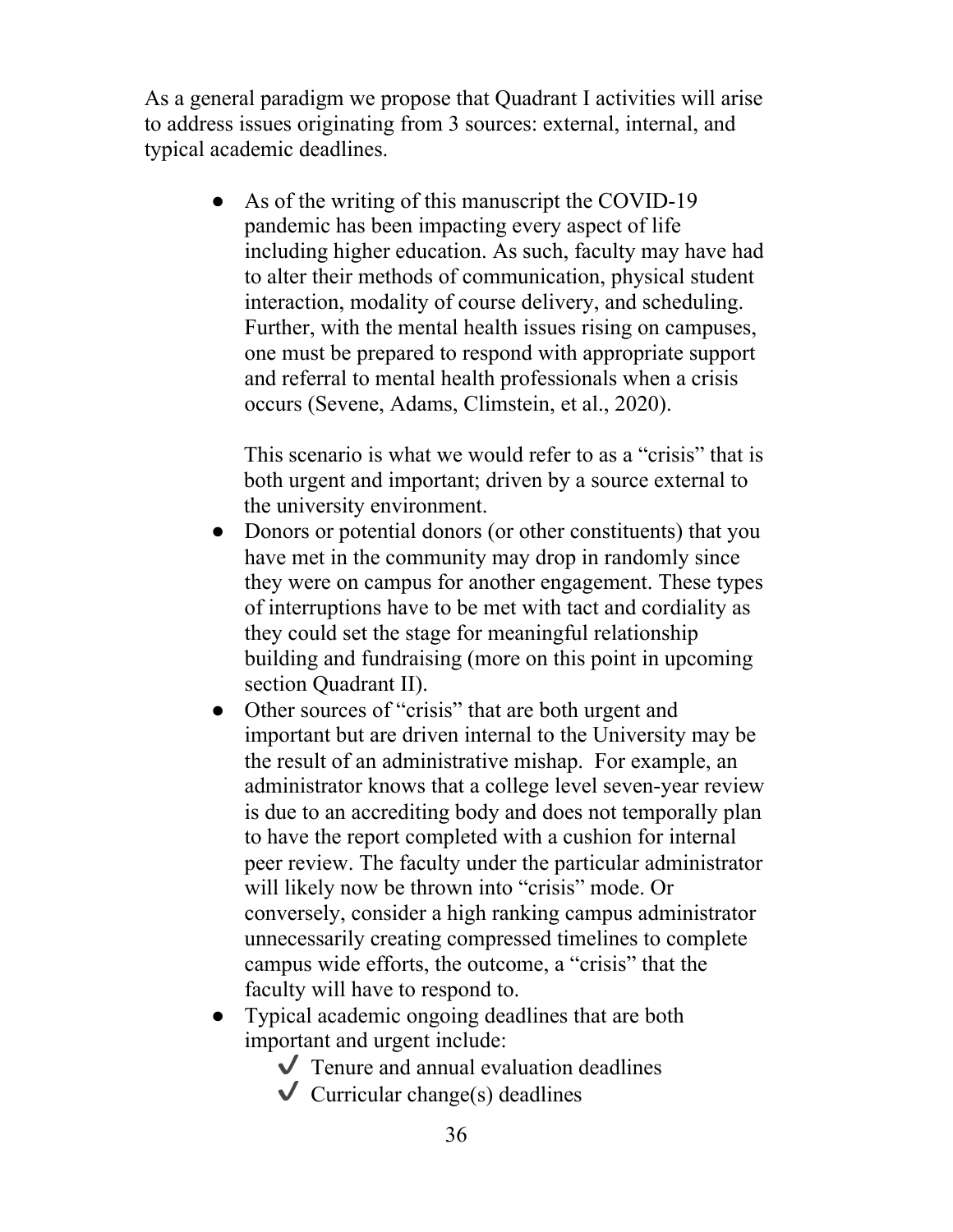- $\vee$  Program review deadlines
- $\vee$  Required HR training (e.g., Title 9)
- $\sqrt{\phantom{a}}$  Grading
- Scholarship opportunities such as grants often have deadlines that become urgent due to the nature of the process (e.g., routing signature sheets, budgets, etc.) and the involvement of different collaborators and divisions across campus. While we urge diligence in Quadrant II, one must be prepared for urgency when it arises.
- Mismanaging editorial work (e.g., peer reviews) can lead to urgency in meeting timelines and harm the quality of your work (including other areas of scholarship).
- At times one is asked to pick up a new course to teach or switch courses at the last minute, in a sense creating deadline driven teaching until one can carve out some time to get ahead of the curve.
- Faculty members should seek sound proactive planning in order to minimize Quadrant I activities that could be attended to in a non-urgent fashion (Quadrant II).
- Finally, all faculty members have challenging days. Sometimes recognizing this as an urgent situation, dropping what they are doing, and taking a mental health break leads to enhanced capacity and productivity and improve one's morale.

## *Quadrant II: Important and Not Urgent*

Covey (2013) regards the activities that inhabit Quadrant II as those that are prioritized and habitually engaged in by successful professionals. The authors of the current manuscript agree with Covey's (2013) postulate. With that said, the authors of the current manuscript have expanded Quadrant II to include additional important activities that if not managed in a prioritized temporal manner could easily shift to Quadrant I activities (i.e., crises).

> • Covey (2013) discusses the need to be balanced with respect to productivity and capacity to be further productive. As such, faculty need to identify their priority goals and values first, then strategically plan and deliberately engage the associated activities in temporal fashion to avoid them becoming Quadrant I activities.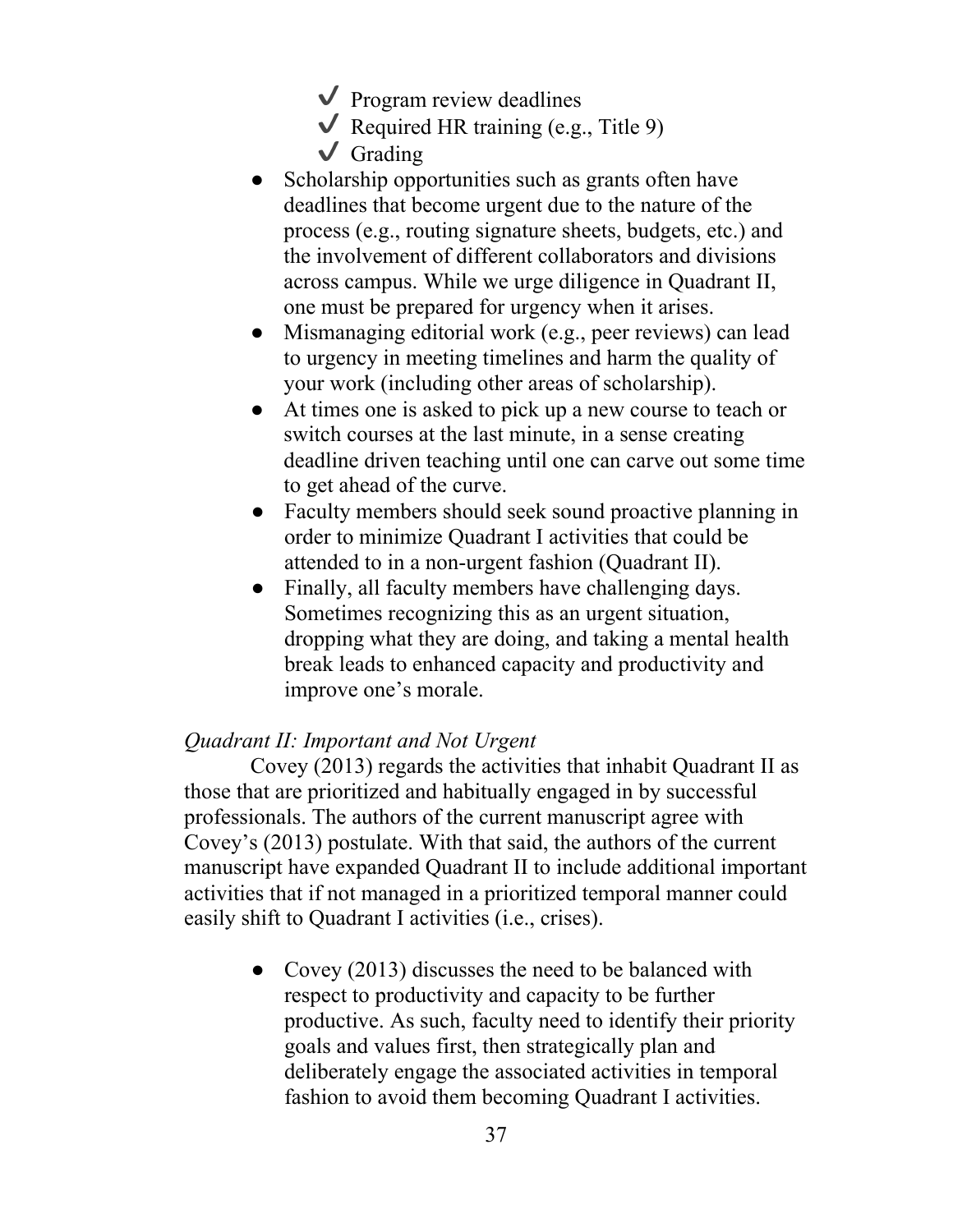Covey (2013) recommends planning in one week blocks to facilitate the effectiveness of this strategy.

- In order to achieve tenure a faculty member will need to demonstrate a long term pattern of successful teaching effectiveness that is developmental in nature. The activities associated with the developmental aspect of becoming an effective educator (e.g., facilitating learning through innovative instruction, developing assessment strategies, curriculum and program development, mentoring student research, etc.) require a significant and ongoing time commitment. The aforementioned developmental activities should be considered as a Quadrant II must.
- Covey (2013) identified relationship building as Quadrant II activity. The authors of the current study agree that positive relationship building is of particular importance for a faculty member aspiring to achieve tenure. Establishing trust with colleagues, staff, administrators, students, and community members is the foundation for a productive career. Graduate students represent mentoring opportunities with a potential high return on investment, in both the short and long term. Developing positive relationships is typically accompanied by trust. Investing time to develop positive relationships should be considered as an absolute must for all faculty regardless of tenure status as it lends itself to a productive and collegial work atmosphere best suited to serve the needs of the students and the university.
- Relationship building with your donors, potential donors, and community constituents is also crucial and demands time and attention. Again, the investment has payoff both professionally and personally.
- A natural outcome of relationship building provides a segue to another Quadrant II activity; "recognizing new opportunities" (Covey, 2013). New opportunities could take the form of faculty involvement in various learning communities. For example, some learning communities are dedicated to the development of a faculty member's skill set with regards to pedagogy. Yet another new opportunity might be the development of a community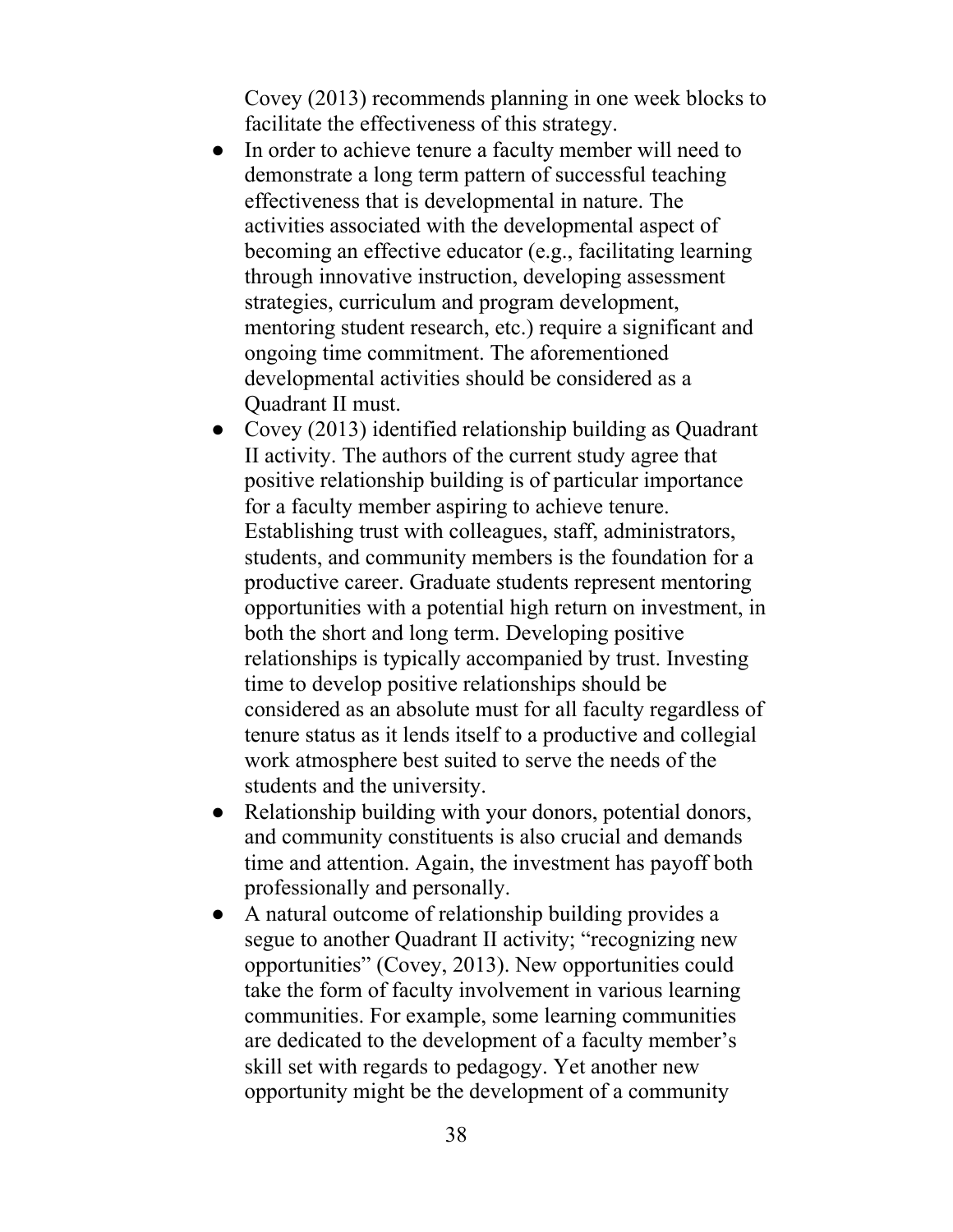service contact or a research team (or inclusion into an existing team). These new relationships are integral to attaining metrics towards tenure, particularly with regard to research teams which facilitates publications. Junior faculty should use care however and differentiate new opportunities with a high chance for tenure related outcomes.

- The benchmarks regarding the amount and type of scholarship at a given University vary depending on designation (R-1, regional teaching, etc.). As such, it is recommended that faculty stay current in their discipline by engaging in academic writing (including publications, grants, presentations, etc.). Think of a pipeline approach where you always have research projects in all phases of action (e.g., in-press, in-review, in data collection, in planning, etc.). This strategy ensures continued academic productivity.
- Taking time to purposefully think about your research (i.e., planning, reviewing the literature, creating, innovating, etc.) will allow the conducting of research (planning, calibration, data collection, etc.) to be as productive as possible.
- The manner in which academic writing is disseminated is also worth considering. Ideally the high impact factor journals in a discipline are considered the crown jewels. Some of these journals have lengthy review periods (12-18 months) and excessive article processing charges. Therefore, faculty should be strategic with regards to the journal they are submitting their manuscripts to, as the ultimate metric is the published dissemination of the research results.
- Editorial work (e.g., peer review) that is planned, targeted, and appropriately managed can help develop your reputation, inform your research, and lead to editorial board invitations.
- Covey (2013) discusses the need to be balanced with respect to productivity and capacity to be further productive. Taking time to exercise and recreate is considered a Quadrant II activity as it is considered a mechanism to revitalize the faculty member, or what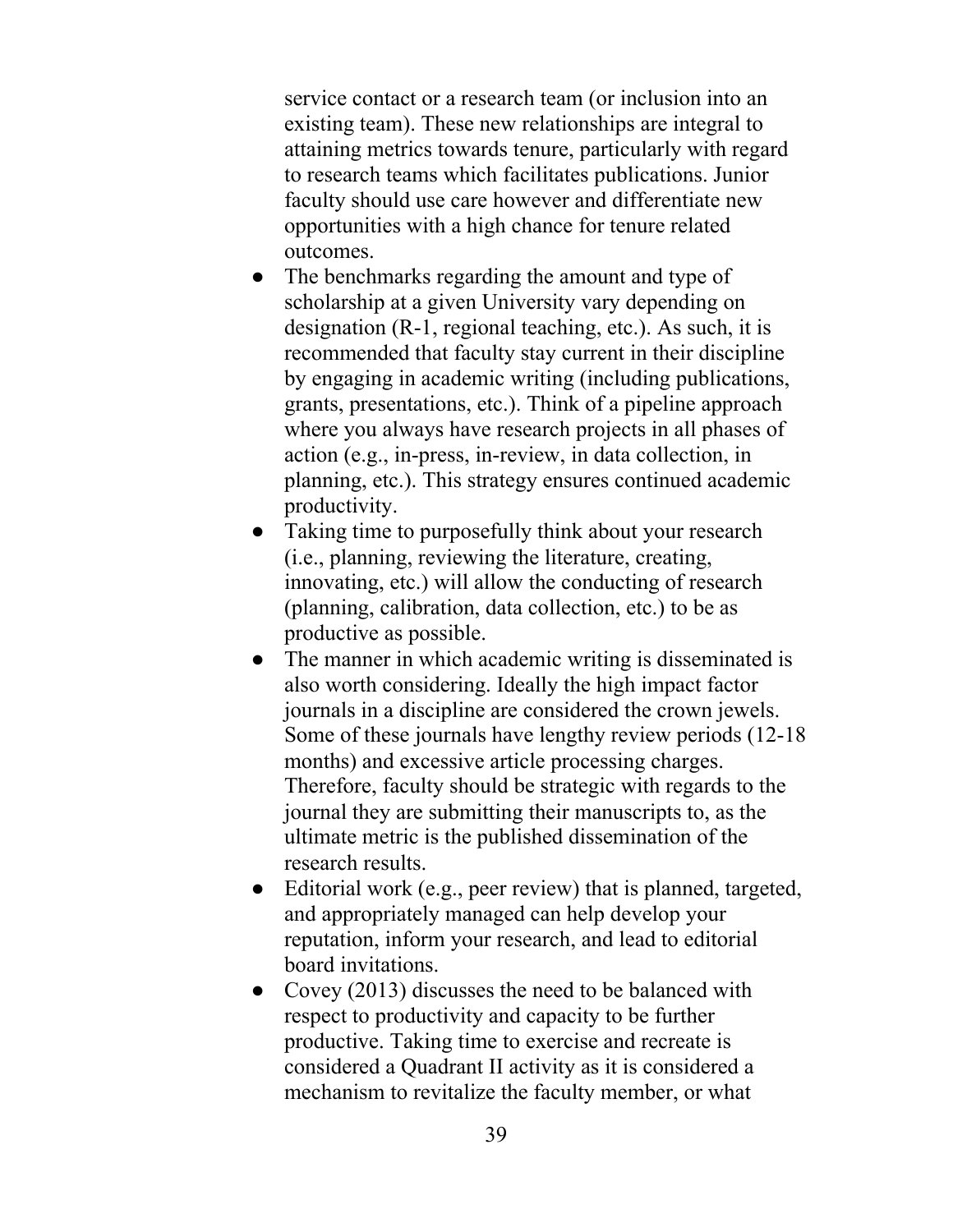Covey refers to as productive capacity building (or sharpening the saw) (Covey, 2013). The academic work environment is ideally suited to allow for this type of activity due to the flexibility of an academic's typical work day/week. The cognitive, physical, emotional and social wellbeing of an individual are all positively benefited by regular physical activity and exercise (World Health Organization, 2020; U.S. Department of Health and Human Services, 2018; Elmagd, 2016). The authors of the current paper contend that if a faculty member is seriousminded about attaining tenure, then regular exercise following well-established guidelines should be considered a must (World Health Organization, 2020; U.S. Department of Health and Human Services, 2018).

- Faculty should consider the use of technology as an integral aspect of teaching effectiveness and conducting research (Saad, & Sankaran, 2020). Staying current with regards to communication devices/platforms, research instrumentation, and software should be considered as a "lifelong learning process". However, we are not suggesting that every new bell and whistle technological gadget be employed, rather the faculty member be aware of and adopt new technology when it improves teaching and learning and/or scholarly effectiveness. As of writing this manuscript, the planet is immersed in the COVID-19 pandemic. Those faculty who have stayed current with regards to technology and communication have likely had a far less difficult time maintaining their teaching effectiveness as instruction modalities moved to online delivery.
- Service related activities such as committee assignments can be time consuming and vary in emphasis on different campuses. Typically, your tenure portfolio will be evaluated primarily on your teaching effectiveness and scholarly productivity. Committing your time to service related activities should be strategic and kept to the minimum. Be careful of what you volunteer for. If you find yourself getting inundated with committee 'busy work', it is highly recommended to say 'no' justifying your response with all the items you already are obligated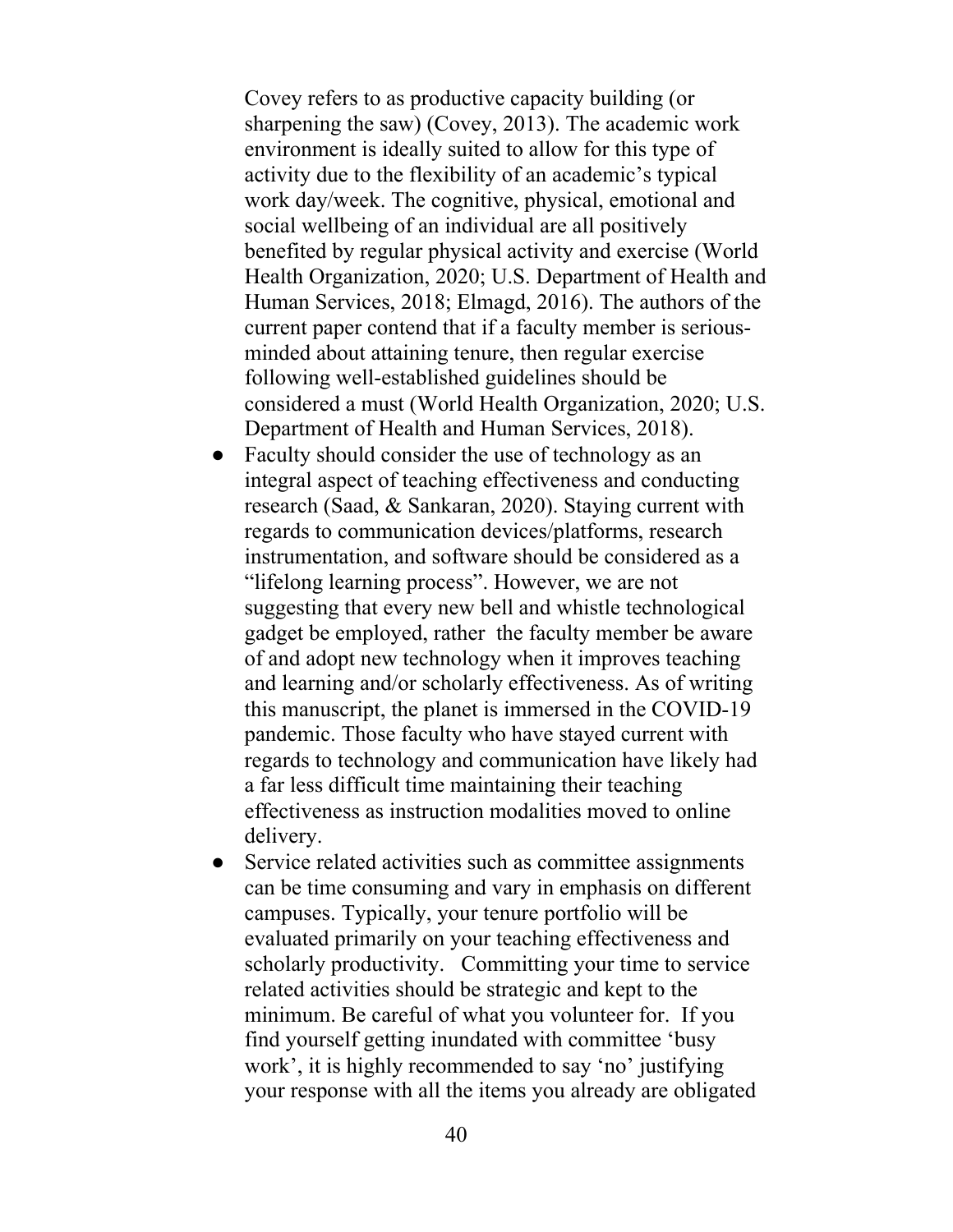to complete. This is also where advice from your Chair or mentor may be key, especially if you have built a relationship of understanding with them.

#### *Quadrant III: Not Important and Urgent*

Non important activities are those that do not translate into achievement of goals towards attaining tenure. However, a portion of established academic responsibilities requires faculty to engage in urgent yet not important activities. Below are some examples of activities found in Quadrant III. Recognizing and minimizing engagement in these not important activities is essential for a priority driven time self-management strategy.

> • While in your office you will likely find yourself dealing with many urgent yet unimportant activities/tasks. For example, a student shows up at your door outside of your scheduled office hours. The perceived need by the student becomes urgent for you because they will not leave without your immediate attention. Likewise, any colleague, staff member or administrator will command your immediate attention to address their concerns if they show up at your door. A certain amount of these tasks is part of the responsibilities of weekly operations. However, there are some tactics to help mitigate the urgency aspect of the aforementioned activities. For example, if a student shows up at your door outside of your scheduled office hours and requires immediate engagement, politely let them know that you only have a set amount of time now (no more than 5 minutes) but would be happy to talk more at length during your next scheduled office hours. You may consider a simple "Do Not Disturb" sign on your door. This is usually enough to dissuade most individuals. Incoming phone calls during office hours are often Quadrant III activities. The incoming phone call only becomes urgent if you answer the phone. If you are not prepared to take the phone call, it may be a good practice to let the caller leave a voice mail. Then the faculty member can respond in a less urgent fashion and in a prepared fashion.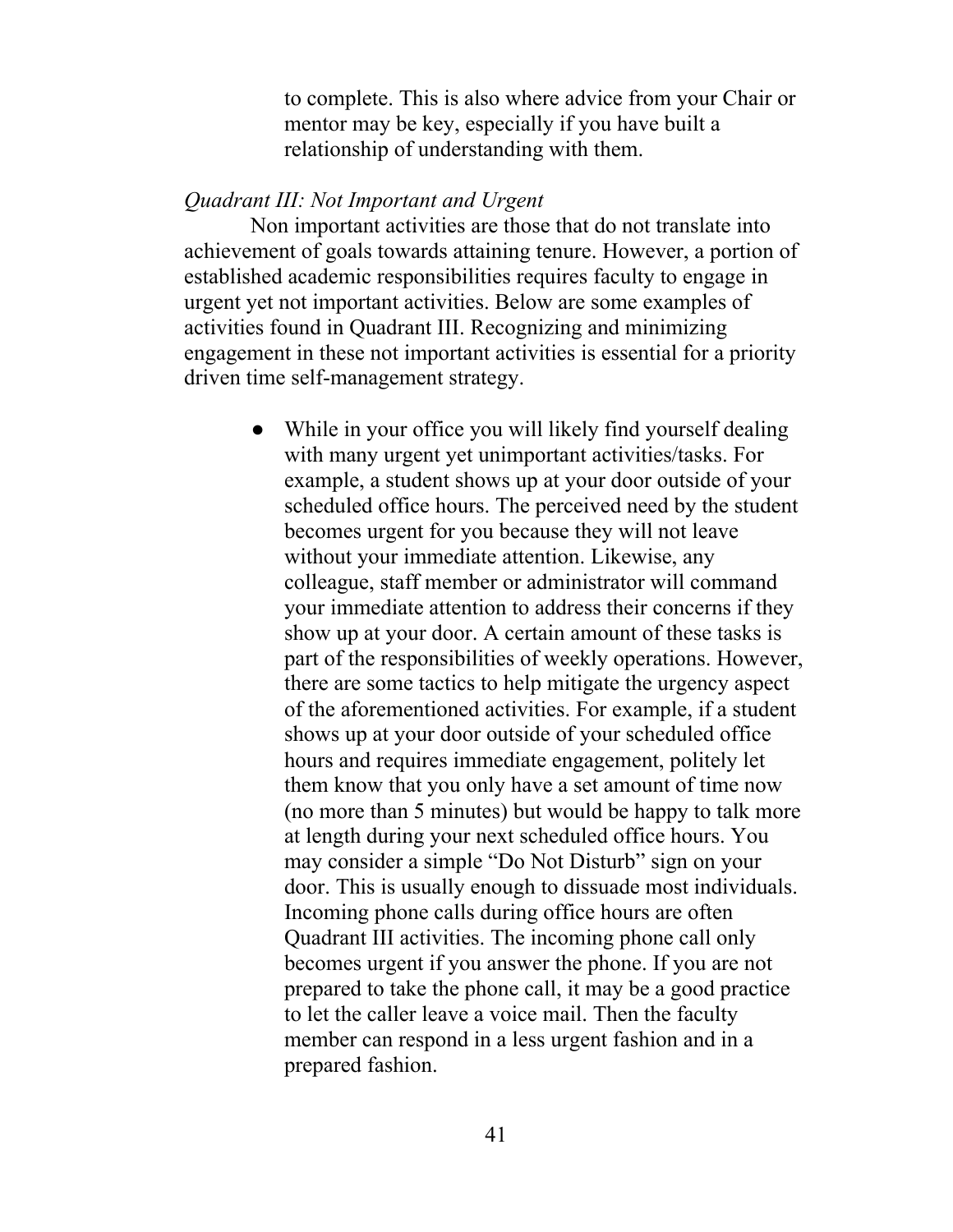- Many meetings require your urgent presence but often times are not of importance to your achievement of goals towards attaining tenure. Volunteering to attend meetings that do not directly move a faculty member towards tenure should be avoided (see comments in Quadrant II regarding relationship building). The same can be said for impromptu committees that will not be recognized as service.
- Some emails are urgent in nature and require immediate action on the faculty member's part and yet are of little importance. When students send emails to their professors they expect an immediate response regardless of the nature of the email or the time of day (weekday or weekend). Creating a personal policy regarding email responses and including it on course syllabi can decrease such interruptions. Timely responses to professionally related email are a sound practice; however, one must be purposeful when determining whether a response is necessary.

## *Quadrant IV: Not Important and Not Urgent*

Reducing Quadrant IV activities is the best way to make time available for more priority Quadrants I and II (Covey, 2013). Below are some examples of activities found in Quadrant IV. Recognizing and avoiding (and/or minimizing) engagement in these time consuming activities is essential for a priority driven time selfmanagement strategy.

- You will likely encounter individuals who confuse communication with productivity. These individuals can take up much of your time. To avoid this, consider signage on your office door (e.g., Dr. Doe is in and available or Dr. Doe is in however not available).
- While email is clearly a necessity to communicate, it can also be a temporal drain. There is an abundance of University emails making announcements/FYIs which affect very few people. It's highly recommended not to spend much if any time reading these sorts of emails. Cal Newport (2016) in his book Deep Work suggests deleting any email that could be resolved by the sender in doing a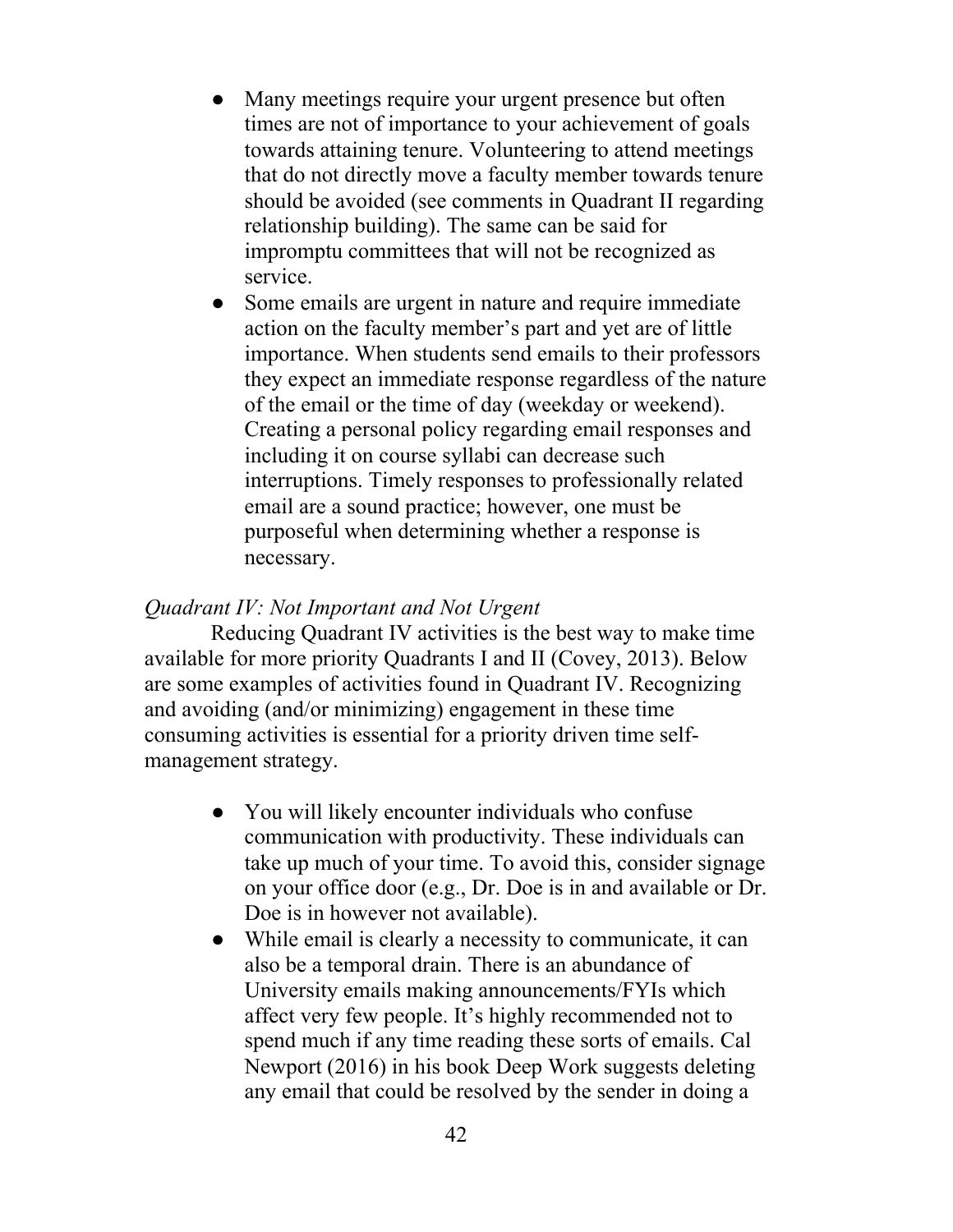5-minute Google search. Newport also suggests deleting any email where the sender says "thoughts" in place of some well thought out question(s). However, if your Chair, Dean or Provost are asking for your thoughts, it is not advisable to delete the request. Rather ask for specifics as to what they need and when it is needed by.

- Be prepared to stick with your personal priorities when facing emergency tasks delivered in an untimely fashion by others. Many of these may go unnoticed when your tenure evaluation occurs. If the task cannot be avoided request a communication outlining what you accomplished so it may be added to your tenure portfolio (i.e., letter from Chair or Dean). Keep in mind, when you apply for tenure, you may have a different Chair, Dean and/or Provost. As such, the aforementioned documentation is a must. The author's collective experience suggests that a faculty member should not assume that a new administrator's tenure perspective will be aligned with the spirit and specifics of the tenure criteria in place at the time of the faculty member's date of appointment.
- In contrast to the planning recommended as related to Quadrant II activities, too often faculty "plan to plan" rather than working to achieve a desired outcome. Avoid spending too much time thinking about or discussing a plan and neglecting actual action.
- Beware of spending time on a "pet project." Such activities are better postponed until tenure is achieved. We realize every once in a while someone strikes gold, but in most cases these types of projects are unrelated to the individual's scholarship areas and have no relevance to achieving tenure.

# **Application to Leaders**

It is clear that the academic tenure process is tedious, time consuming, and that guidance is needed in order for the junior faculty member to gain successful promotion and tenure. That is where the role of the leader comes in. The leader within the tenure process may be the department's Chairperson, the college Dean, a senior tenured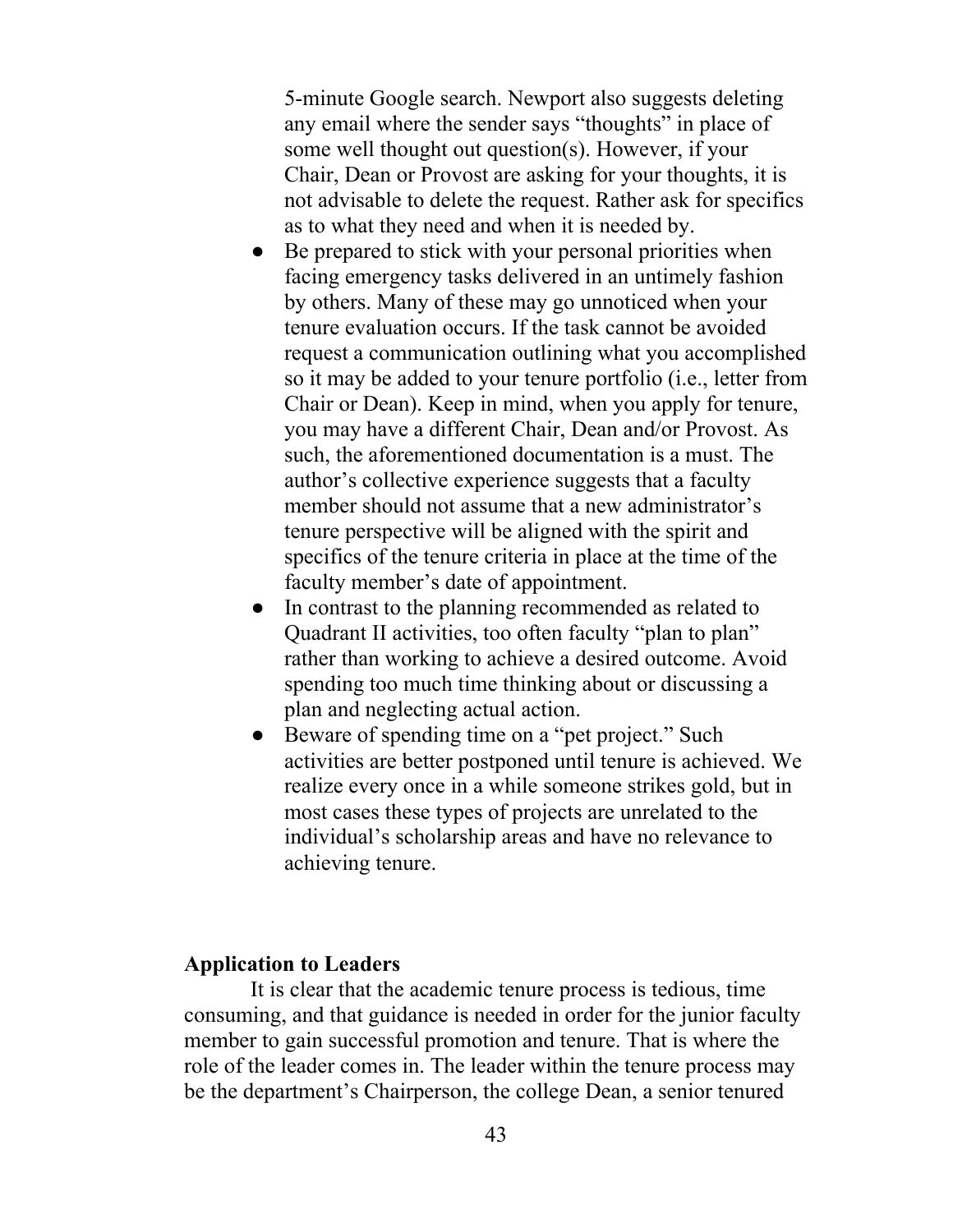faculty member (mentor), or even the Provost in some institutions. The role of this leader is to inspire, encourage and support the tenureseeking faculty member, and to help guide them through the tenure process. Using the CTMM as viewed through an academic lens, may help both the leader in their mentoring and the junior faculty member in developing and acting on their strategic plan to successfully achieve tenure.

Academic leaders need to take a proactive role so that junior faculty members are not left to fend for themselves in the years leading up to tenure. Responsible and effective leaders create a climate that supports the faculty members and provides them with guidance about the process. This supportive environment needs to include the building of trusting relationships through proper and effective communication. More than just providing proper guidelines, timelines, and information on the tenure format, the leader will want to create a psychologically safe environment for the faculty members through verbal and non-verbal actions known as belonging cues. Belonging cues are behaviors and actions the leader communicates to the faculty member signaling they are safe in the organization, and that the leader welcomes questions and input from the faculty member (Coyle, 2018).

It is recommended that each junior faculty member have a mentor who can share what targets need to be met and at what time period within the tenure process. A mentor can also help the faculty member identify synergies and connections between the scholarship areas (e.g., how can your research inform your teaching and service), thereby helping to create an efficient and successful plan. Further, Smith (2020) states: "research and teaching are linked; deep content knowledge gained through research can positively impact student success" (p. 182); suggesting that time committed to research can be done so in a synergistic fashion to enhance teaching and student learning. Such synergies can be thought of as examples of intentional congruence.

In some cases, finding or being assigned a faculty mentor who is not in the department can provide for an unbiased view on how to be successful. However,when being matched with a mentor, it is important that the individual has worked in a similar environment as the faculty (e.g., if research is expected, match with a successful research faculty; or if assessment will be primarily on teaching, then a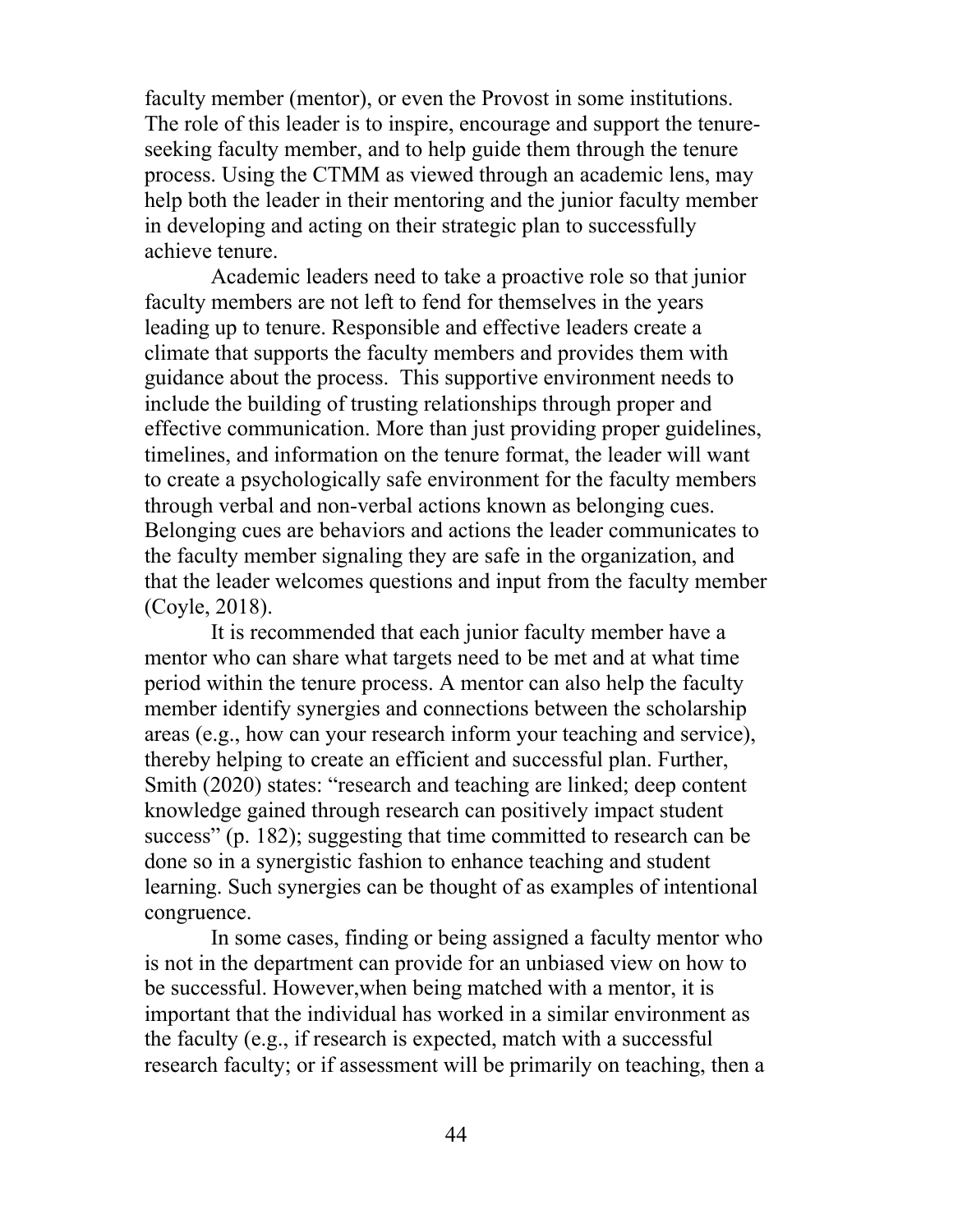match with someone who has had most of their workload allocation in teaching should be chosen).

By following these guidelines of building a positive and supportive climate, by building strong relationships with the junior faculty members, and by effectively communicating the process, the academic leader is providing the support and tools necessary for the junior faculty member to effectively advance toward academic tenure.

#### **International Application**

The proposed CTMM also has wide international application, albeit with subtle differences. For example, in South America (Brazil) even though Federal university professors are considered public servants who acquire tenure automatically after three years, there are five hierarchal classes (each has four levels). Progression across the levels and classes is accompanied by predetermined salary increases. As such, the CTTM applies similarly in that a priority driven effective time self-management strategy would prove useful in order to successfully navigate the aforementioned progressions.

Whilst in Australia and other Asia Pacific and European settings academic institutions do not offer tenure per se, the equivalent of tenure is referred to as the probationary period. The probation period is the specified period of time, generally three years for new academic staff, where the new faculty member's academic performance (and conduct) is subject to a yearly and final formal assessment at the end of their probationary period by their supervisor, Department Head and Dean of the Faculty.

The expectations with regard to teaching, research and service are not specific to the classification of the University, rather, the type of academic appointment. The majority of academic appointments in Australia for example, are teaching and research, where the faculty member has 60 percent of their workload allocated to teaching, 30 percent allocation to research and 10 percent allocated to service (institutional, community and key industry stakeholders). Other academic appointments include teaching scholars (i.e., exclusively teaching) and lastly research focused (i.e., exclusively research). Regardless of the academic appointment, the CTMM provides a strategy for new faculty members independent of International boundaries to effectively manage time with a focus on efficient and consistent production.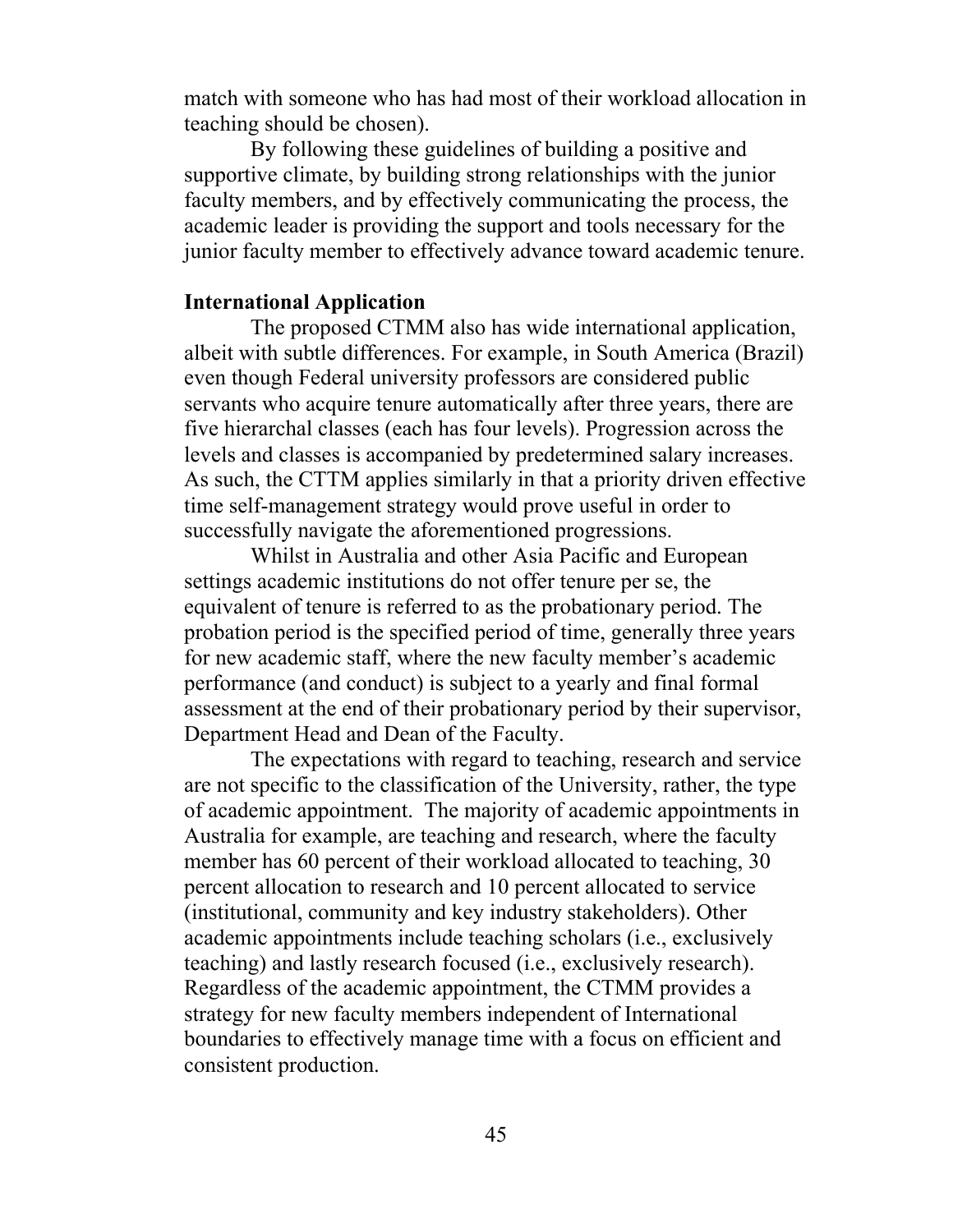Furthermore, once an applicant has successfully completed their probation period, the proposed CTMM also has direct application with regard to the promotion process where teaching, research and service accomplishments are again evaluated, however by a more rigorous process which includes review by a committee of senior faculty (departmental and non-departmental) and the Vice Chancellor. Once again, junior faculty members are strongly advised to seek guidance from senior academics who have recently navigated the promotion process successfully for insight into developing the application. If the faculty member is invited to an interview with the promotions committee, they should again seek insight and guidance from senior faculty members who have recently completed this process successively. New faculty members should seek the advice and guidance from faculty both at the level at which they are applying and those who were successful at higher academic levels (i.e., Senior Lectures, Associate Professors). In the end, one's production in all areas of scholarship will be formally assessed per the specific standards of one's institution; and production, self-driven by efficient time management processes is key to a successful review.

#### **Final Thoughts**

It is also advisable that the junior faculty member seek recent, successful tenure applications as a template in development of their own application. Additionally, the junior faculty member should seek peer review and feedback on their application. This should include colleagues who were successful in attaining tenure and senior academics (i.e., supervisor, department Chair and Dean). Applications have strict guidelines which need to be observed to ensure the application reaches the consideration stage by the committee. Late applications are never accepted, so be aware of critical deadlines. Not strictly adhering to word limits or neglecting to clearly address tenure standards and criteria is a recipe for disaster and disappointment, including having to seek a new job.

Additionally, use metrics whenever available to support your academic accomplishments. For example, aside from the number of publications, include the impact factors for the journals published in. You may also consider including citations, h-index, i10-index or Altmetric scores. With regard to teaching, include your mean scores from teaching and learning evaluations. Where appropriate compare with your departments and universities mean score. If you have any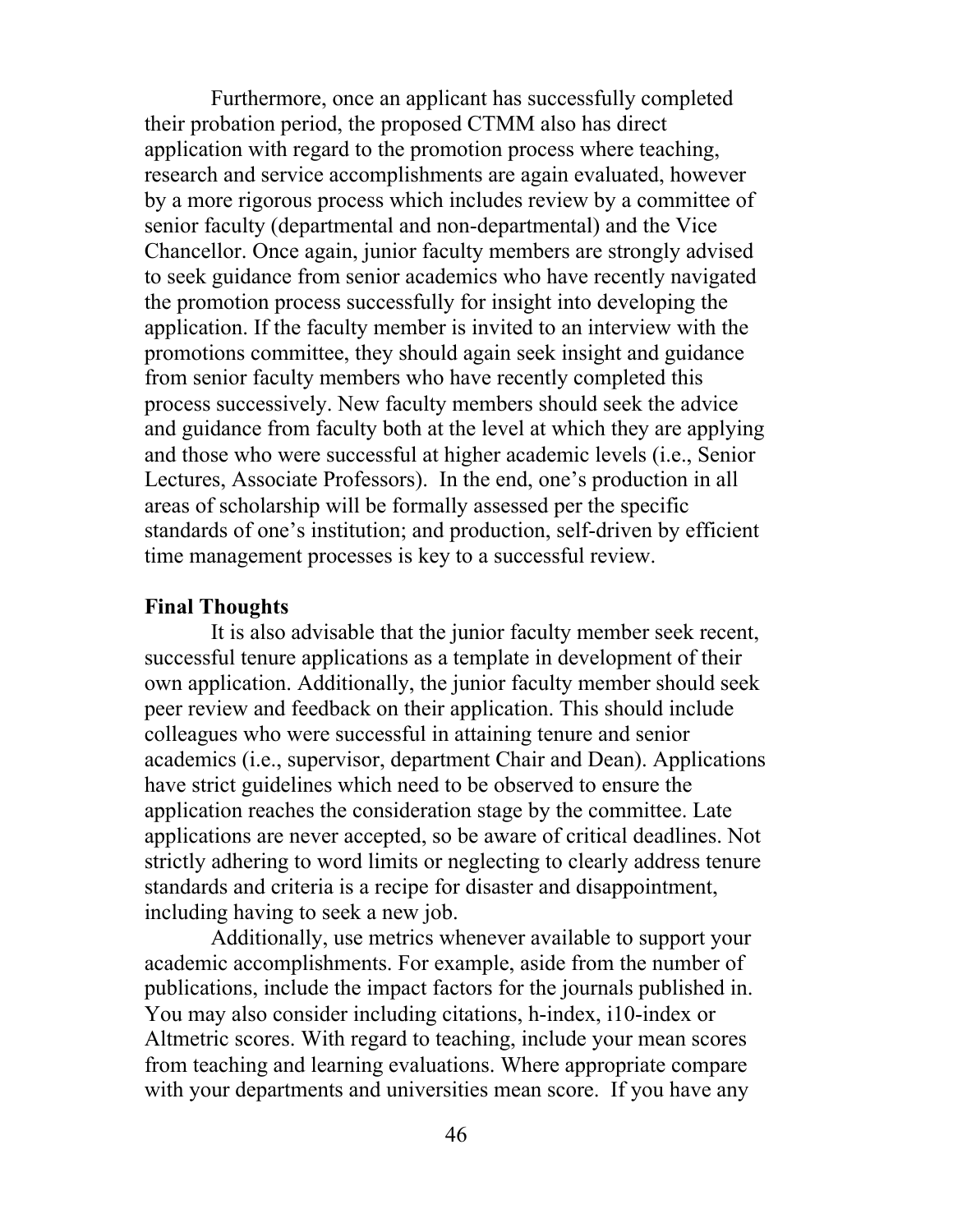outstanding comments by students, those can also help support you as an outstanding teacher worthy of tenure. In some institutions where teaching metrics are no longer allowed, both favorable and less than favorable comments should be provided. Everyone provides their favorable comments, but if you provide some less than favorable comments, you can demonstrate how you are addressing those comments to help improve your overall rating and teaching effectiveness. No one gets perfect comments and by showing you admit this and are willing to improve demonstrates acknowledgment for continued growth and development in the academy. Asking for letters to document significant service is also a sound practice and required as evidence at many institutions. Reflecting on prior reviews may also be relevant as this shows reviewers you are listening, reflecting, and responding (and in some cases is required in the tenure and promotion process). Further, when compiling the tenure portfolio be diligent with keeping the end-user(s) in mind. Arrange the tenure portfolio in a fashion such that reviewers can readily locate the most critical documentation with supporting evidence archived in appendices (or available upon request).

We acknowledge that we did not delve into the differences between tenure requirements for research R-1 and regional teaching universities. The faculty at R-1 universities will find the scholarly productivity requirements (grants, publications, presentations, etc.) formidable and others have proposed models for success in such scenarios (Lindsey & de Castro Brás, 2017). Faculty at teaching focused universities should not neglect their scholarly development. While teaching focused universities may have rather relaxed scholarly benchmarks with regard to research productivity in order to achieve tenure, it is more than likely that a faculty member will have multiple positions (with multiple universities) during the course of their career. Search committees will rapidly bypass applications where the faculty member has not stayed current with an active scholarly agenda. It is recommended that faculty maintain an active scholarly agenda that will demonstrate to future employers that the faculty member is current and engaged in their discipline.

Finally, we propose that effective time management is crucial to academic success. Regardless of location, the academic culture is complex and difficult to navigate, and these time management principles and activities (quadrants) are malleable to multiple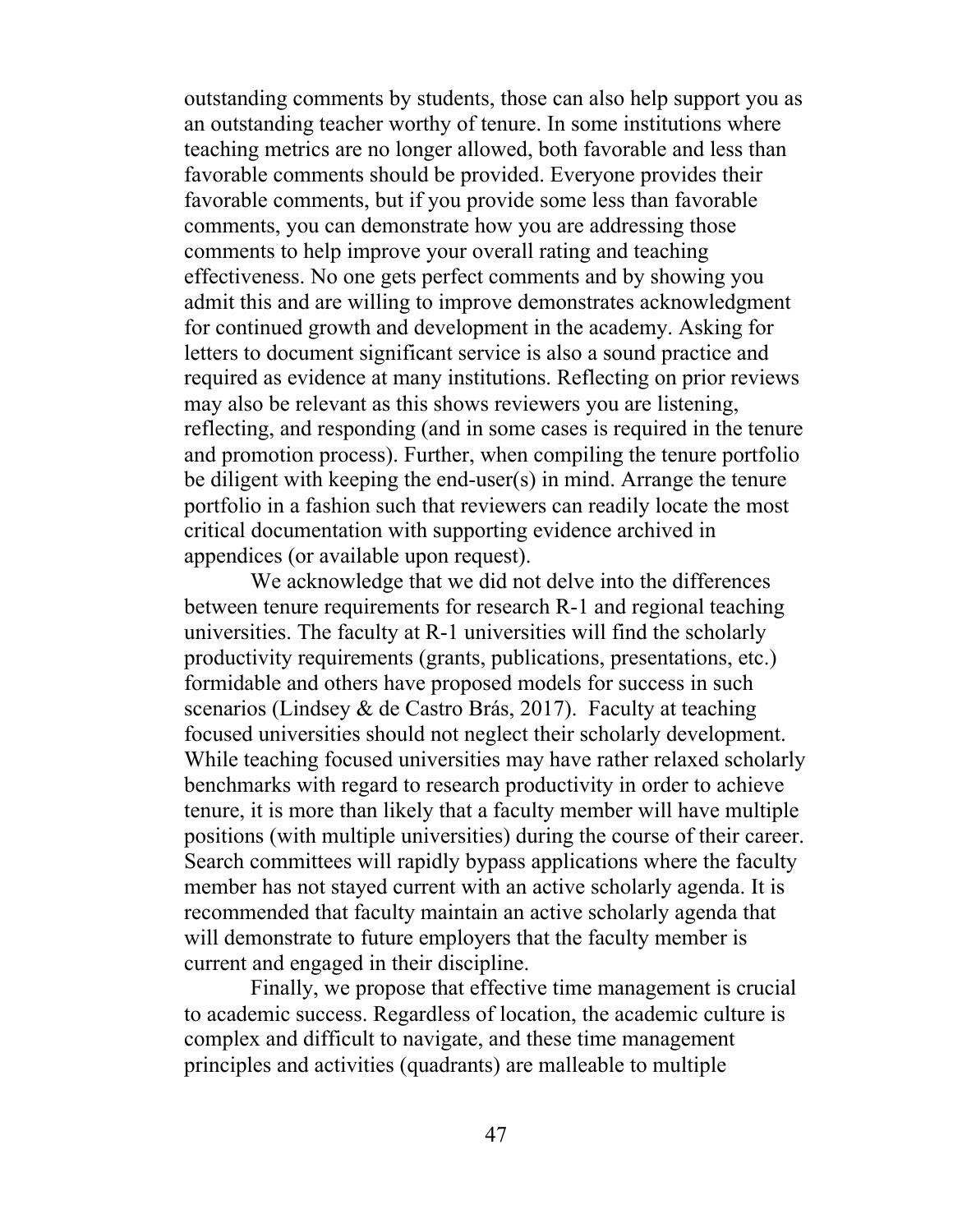disciplines and are portable across academic disciplines as well as national/cultural borders.

This manuscript focused on a priority driven time selfmanagement strategy for faculty pursuing tenure: knowing that time is fixed. Mission creep is an accepted phenomena occurring in higher education (Goldstein et al., 2013) which continues to erode the time allotted for faculty to successfully navigate the tenure waters. Future research should focus at an institution level to identify areas referred to by Newport (2016) as those areas associated with black hole metrics and/or areas of mission creep. Identifying and eliminating wasteful/redundant tasks that don't serve the mission of the University may ultimately minimize the erosion of time available for tenure seeking faculty.

#### **Conclusion**

The process of achieving tenure is extremely challenging yet highly rewarding. Priority driven time self-management would appear to be a requisite skill in order to achieve tenure. This manuscript provides an instrument based on the CTMM that is crafted specifically to aid faculty in implementing a prioritized time management strategy for attaining tenure. The author's collective ethnographic rendition of the CTMM may provide valuable insight as to how to pursue tenure from a balanced and prioritized time selfmanagement perspective. We hope the audience will digest this strategy though a lens of applicability to their unique tenureenvironment across disciplines and national/cultural borders.

### **References**

Covey, S.R. (2013). *The 7 habits of highly effective people (25th Anniversary Ed)*. Simon & Schuster. New York, NY

Coyle, D. (2018). *The Culture Code*. Random House: London, UK.

- Elmagd, M.A. (2016). Benefits, need and importance of daily exercise. *International Journal of Physical Education, Sports and Health, 3*(5): 22-27.
- Goldstein, H., Bergman, E. M., & Maier, G. (2013). University mission creep? Comparing EU and US faculty views of university involvement in regional economic development and commercialization. *The Annals of Regional Science*, *50*(2), 453-477.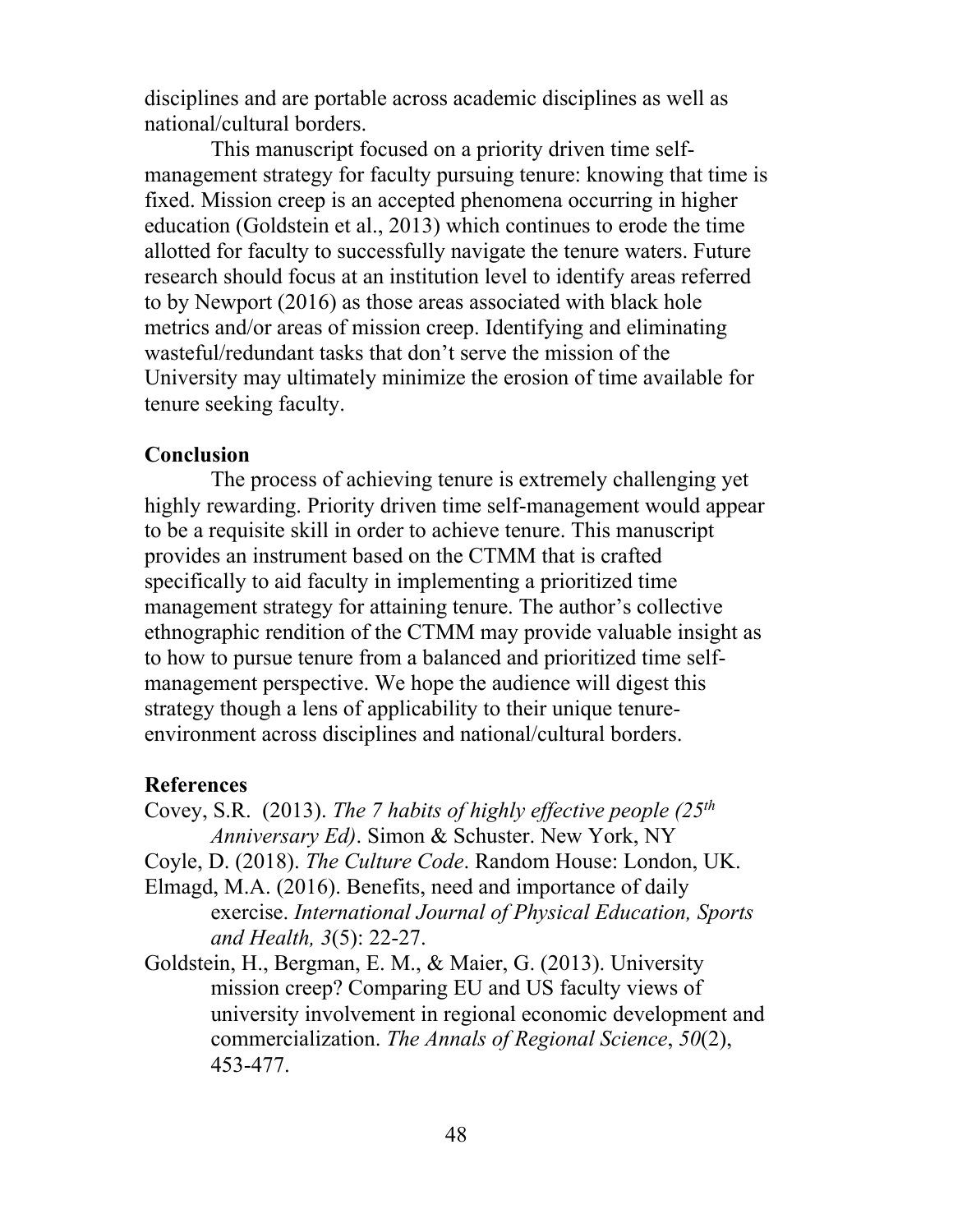- Lindsey, M.L., & de Castro Brás, L.E. (2017). The physics of an academic career. *Advances in Physiology Education*, *41*, 493- 497. DOI:10.1152/advan.00105.2017
- Miller, T.N., & Thurston, L. (2009). Mentoring junior professors: History and evaluation of a nine-year model. *The Journal of Faculty Development*, *23*(2), 35-40.
- Newport, C. (2016). *Deep work: Rules for focused success in a distracted world*. Hachette UK.
- Perlmutter, D.D. (2008). You didn't get tenure: What now? *Chronicle of Higher Education*, *53*(50).
- Saad, N., & Sankaran, S. (2020). Technology Proficiency in Teaching and Facilitating. *Oxford Research Encyclopedia of Education.* Retrieved 17 Jan. 2022, from https://oxfordre.com/education/view/10.1093/acrefore/978019 0264093.001.0001/acrefore-9780190264093-e-591.
- Sevene, T., Adams, K.J., Climstein, M., Berning, J.M., Carson, C., Harris, C., Walsh, J., & DeBeliso, M. (2020). COVID-19: Sedentary isolation – a bad combination. *International Journal of Sports Science, 10*(3), 57-61. DOI:10.5923/j.sports.20201003.01
- Smith, E. (2020). The intersection of faculty success and student success. *International Journal of Multidisciplinary Perspectives in Higher Education*, *5*(1), 180-183.
- Southern Utah University. (n.d.). *POLICY #6.1: Faculty Evaluation, Promotion, and Tenure.* https://www.suu.edu/policies/06/01.html
- Thomas, J.R., Nelson, J. K., & Silverman, S.J.  $(7<sup>th</sup> Ed.)$   $(2015)$ . *Research methods in physical activity*. Human Kinetics.
- U.S. Department of Health and Human Services. (2018). *Physical Activity Guidelines for Americans (2nd Ed.).* https://health.gov/sites/default/files/2019- 09/Physical\_Activity\_Guidelines\_2nd\_edition.pdf
- University of Nevada Las Vegas. (n.d.). *Tenure and Promotion*. https://www.unlv.edu/ofa/processes/tenure-promotion
- World Health Organization. (2020). *WHO Guidelines on Physical Activity and Sedentary Behavior.* https://apps.who.int/iris/bitstream/handle/10665/336656/9789 240015128-eng.pdf?sequence=1&isAllowed=y
- Ziker, J. (2014). The long, lonely job of homo academicus, *The Blue Review, 31,* 3-14*. https://wayback.archive-*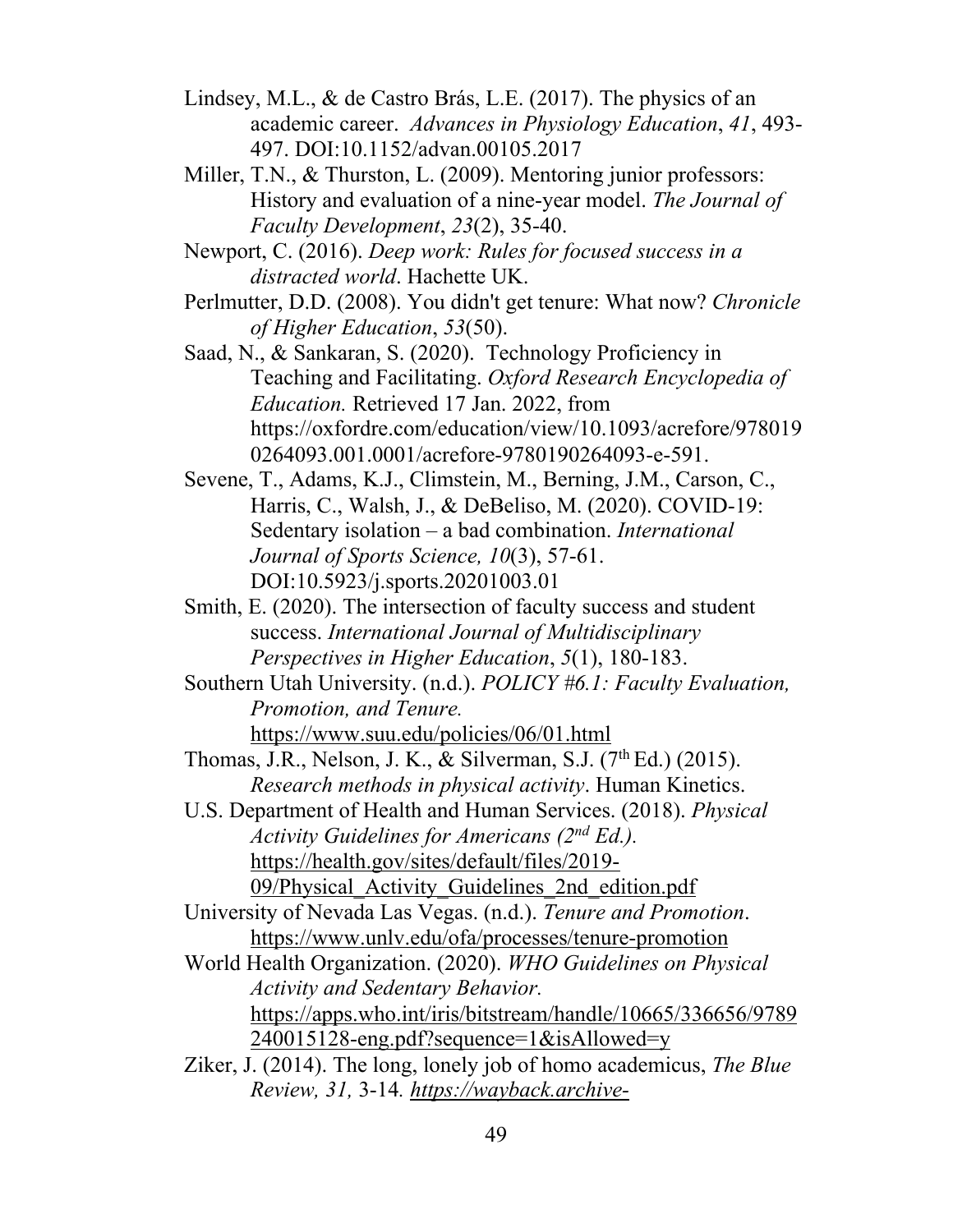*it.org/8092/20190724180003/https://thebluereview.org/faculty -time-allocation/*

## **Author Bio**

DR. MARK DEBELISO, FACSM is a Professor and Graduate Program Director at Southern Utah University. His research interests include: orthopaedic biomechanics, mechanics and metabolics of sport movements and work tasks, strength training for all walks of life, and masters.

Email: athletes.markdebeliso@suu.edu

DR. HOWARD GAUTHIER, is a Professor of Sports Science at Idaho State University where he teaches graduate level courses in sports leadership and sports management. His research interests include: career development in sports, positive leadership, and positive organizational culture.

Email: gauthowa@isu.edu

DR. TRISH SEVENE, CPT is a Professor of Kinesiology at California State University Monterey Bay. Her research interests include: evolutionary biology, the biological basis of human performance and aging, work-related lifting tasks, and masters athletes.

Email: tsevene@csumb.edu

DR. KENT J. ADAMS, FACSM CSCS is a Professor and Department Chair of Kinesiology at California State University Monterey Bay. His research interests include: strength and power training across the lifespan, human performance, work-related lifting tasks, and masters athletes.

Email: kadams@csumb.edu

DR. MARCUS M. LAWRENCE, CSCS is an Assistant Professor at Southern Utah University where he teaches undergraduate and graduate level courses in exercise science and strength and conditioning. His research interests involve utilizing nutritional, exercise, or pharmaceutical interventions to enhance or maintain skeletal muscle health in a variety of populations, with an emphasis in the elderly.